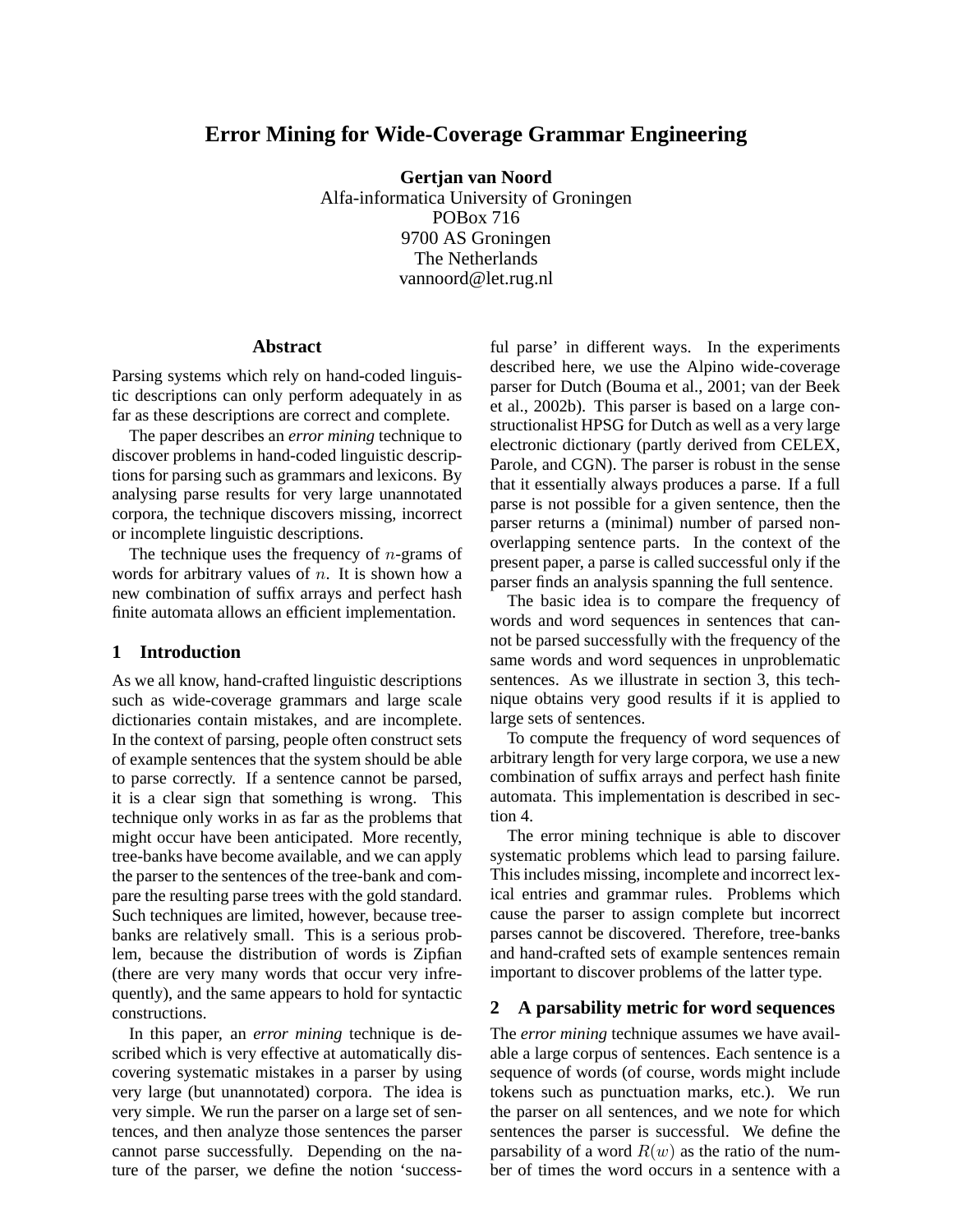successful parse  $(C(w|OK))$  and the total number of sentences that this word occurs in  $(C(w))$ :

$$
R(w) = \frac{C(w | OK)}{C(w)}
$$

Thus, if a word only occurs in sentences that cannot be parsed successfully, the parsability of that word is 0. On the other hand, if a word only occurs in sentences with a successful parse, its parsability is 1. If we have no reason to believe that a word is particularly easy or difficult, then we expect its parsability to be equal to the coverage of the parser (the proportion of sentences with a successful parse). If its parsability is (much) lower, then this indicates that something is wrong. For the experiments described below, the coverage of the parser lies between 91% and 95%. Yet, for *many* words we found parsability values that were much lower than that, including quite a number of words with parsability 0. Below we show some typical examples, and discuss the types of problem that are discovered in this way.

If a word has a parsability of 0, but its frequency is very low (say 1 or 2) then this might easily be due to chance. We therefore use a frequency cut-off (e.g. 5), and we ignore words which occur less often in sentences without a successful parse.

In many cases, the parsability of a word depends on its context. For instance, the Dutch word *via* is a preposition. Its parsability in a certain experiment was more than 90%. Yet, the parser was unable to parse sentences with the phrase *via via* which is an adverbial expression which means *via some complicated route*. For this reason, we generalize the parsability of a word to word sequences in a straightforward way. We write  $C(w_i \dots w_j)$ for the number of sentences in which the sequence  $w_i \dots w_j$  occurs. Furthermore,  $C(w_i \dots w_j | OK)$ , is the number of sentences with a successful parse which contain the sequence  $w_i \dots w_j$ . The parsability of a sequence is defined as:

$$
R(w_i \dots w_j) = \frac{C(w_i \dots w_j | \text{OK})}{C(w_i \dots w_j)}
$$

If a word sequence  $w_i \dots w_j$  has a low parsability, then this might be because it is part of a difficult phrase. It might also be that part of the sequence is the culprit. In order that we focus on the relevant sequence, we consider a longer sequence  $w_h \dots w_i \dots w_j \dots w_k$  only if its parsability is lower than the parsability of each of its substrings:

$$
R(w_h \dots w_i \dots w_j \dots w_k) < R(w_i \dots w_j)
$$

This is computed efficiently by considering the parsability of sequences in order of length (shorter sequences before longer ones).

We construct a parsability table, which is a list of  $n$ -grams sorted with respect to parsability. An  $n$ gram is included in the parsability table, provided:

- its frequency in problematic parses is larger than the frequency cut-off
- its parsability is lower than the parsability of all of its sub-strings

The claim in this paper is that a parsability table provides a wealth of information about systematic problems in the grammar and lexicon, which is otherwise hard to obtain.

### **3 Experiments and results**

### **3.1 First experiment**

**Data.** For our experiments, we used the Twente Nieuws Corpus, version pre-release  $0.1<sup>1</sup>$  This corpus contains among others a large collection of news articles from various Dutch newspapers in the period 1994-2001. In addition, we used all news articles from the Volkskrant 1997 (available on CD-ROM). In order that this material can be parsed relatively quickly, we discarded all sentences of more than 20 words. Furthermore, a time-out per sentence of twenty CPU-seconds was enforced. The Alpino parser normally exploits a part-of-speech tag filter for efficient parsing (Prins and van Noord, 2003) which was switched off, to ensure that the results were not influenced by mistakes due to this filter. In table 1 we list some basic quantitative facts about this material.

We exploited a cluster of Linux PCs for parsing. If only a single PC had been available, it would have taken in the order of 100 CPU days, to construct the material described in table 1.

These experiments were performed in the autumn of 2002, with the Alpino parser available then. Below, we report on more recent experiments with the latest version of the Alpino parser, which has been improved quite a lot on the basis of the results of the experiments described here.

**Results.** For the data described above, we computed the parsability table, using a frequency cutoff of 5. In figure 1 the frequencies of parsability scores in the parsability table are presented. From the figure, it is immediately clear that the relatively high number of word sequences with a parsability of (almost) zero cannot be due to chance. Indeed, the

 $1$ http://wwwhome.cs.utwente.nl/~druid/ TwNC/TwNC-main.html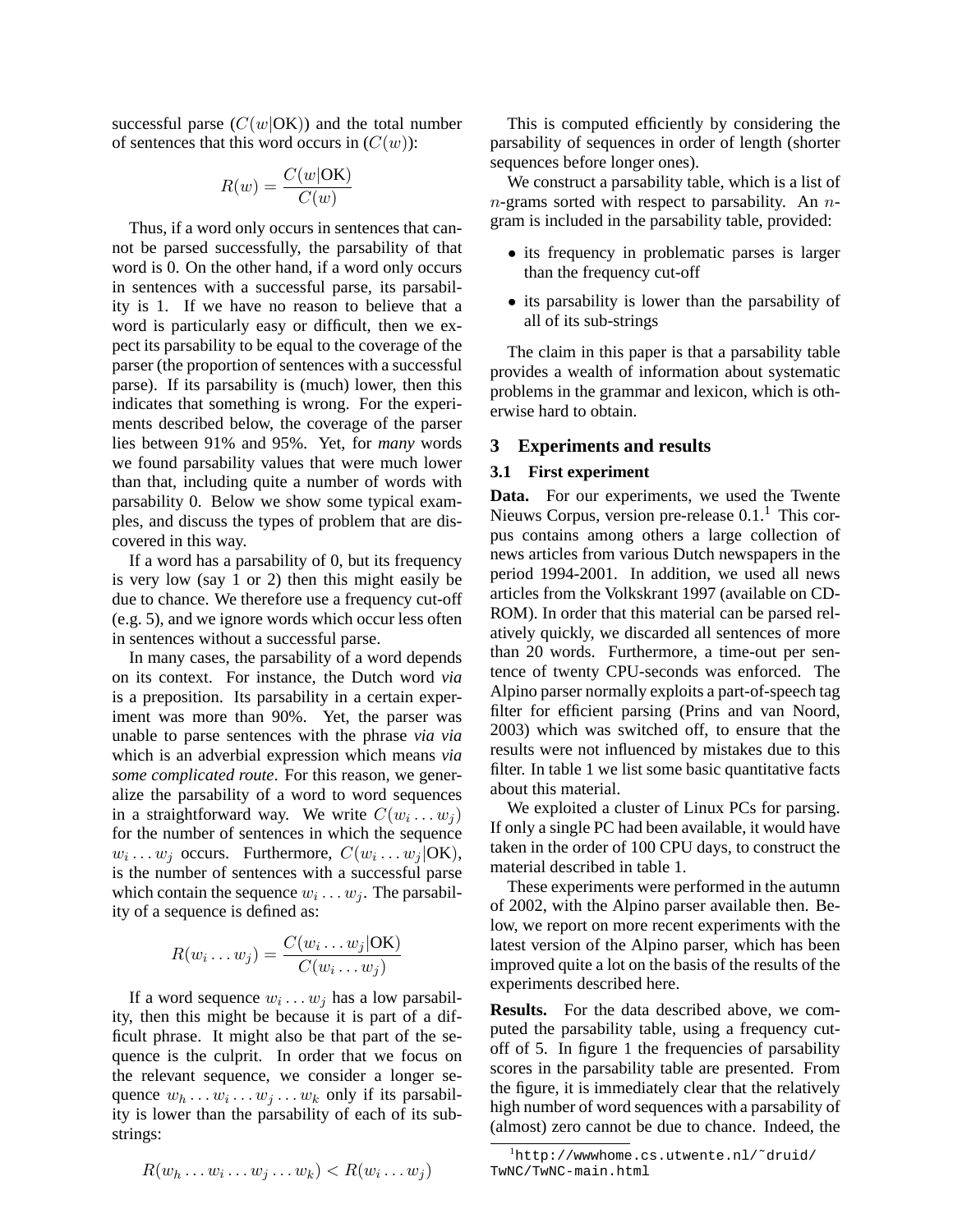| newspaper       | sents  | coverage % |
|-----------------|--------|------------|
| <b>NRC 1994</b> | 582K   | 91.2       |
| <b>NRC 1995</b> | 588K   | 91.5       |
| Volkskrant 1997 | 596K   | 91.6       |
| AD 2000         | 631K   | 91.5       |
| PAROOL 2001     | 529K   | 91.3       |
| total           | 2,927K | 91.4       |

Table 1: Overview of corpus material; first experiment (Autumn 2002).



Figure 1: Histogram of the frequencies of parsability scores occurring in parsability table. Frequency cut-off=5; first experiment (Autumn 2002).

parsability table starts with word sequences which constitute systematic problems for the parser. In quite a lot of cases, these word sequences originate from particular types of newspaper text with idiosyncratic syntax, such as announcements of new books, movies, events, television programs etc.; as well as checkers, bridge and chess diagrams. Another category consists of (parts of) English, French and German phrases.

We also find frequent spelling mistakes such as *de de* where only a single *de* (the definite article) is expected, and *heben* for *hebben* (to have), *indentiek* for *identiek* (identical), *koninging* for *koningin* (queen), etc. Other examples include *wordt ik (becomes I), vindt ik (finds I), vind hij (find he)* etc.

We now describe a number of categories of examples which have been used to improve the parser.

**Tokenization.** A number of *n*-grams with low parsability scores point towards systematic mistakes during tokenization. Here are a number of examples:<sup>2</sup>

| R    |      | $n$ -gram    |                  |
|------|------|--------------|------------------|
| 0.00 | 1884 | $\omega$     | $@$ .            |
| 0.00 | 385  | $\omega$ 1   | $\omega$ !       |
| 0.00 | 22   | 's advocaat  | 's lawyer        |
| 0.11 | 8    | $H$ 's       | $H \dot{s}$      |
| 0.00 | 98   | $@$ , roept  | $\omega$ , yells |
| 0.00 | 20   | @, schreeuwt | @, screams       |
| 0.00 | 469  | $@$ , vraagt | $\omega$ , asks  |

The first and second  $n$ -gram indicate sentences which start with a full stop or an exclamation mark, due to a mistake in the tokenizer. The third and fourth n-grams indicate a problem the tokenizer had with a sequence of a single capital letter with a dot, followed by the genitive marker. The grammar assumes that the genitive marking is attached to the proper name. Such phrases occur frequently in reports on criminals, which are indicated in news paper only with their initials. Another systematic mistake is reflected by the last  $n$ -grams. In reported speech such as

(1) Je bent gek!, roept Franca. You are crazy!, yells Franca. *Franca yells: You are crazy!*

the tokenizer mistakenly introduced a sentence boundary between the exclamation mark and the comma. On the basis of examples such as these, the tokenizer has been improved.

**Mistakes in the lexicon.** Another reason an *n*gram receives a low parsability score is a mistake in the lexicon. The following table lists two typical examples:

|  | R C $n$ -gram                                |                  |
|--|----------------------------------------------|------------------|
|  | 0.27 18 de kaft                              | <i>the cover</i> |
|  | 0.30 7 heeft opgetreden <i>has performed</i> |                  |

In Dutch, there is a distinction between neuter and non-neuter common nouns. The definite article *de* combines with non-neuter nouns, whereas neuter nouns select *het*. The common noun *kaft*, for example, combines with the definite article *de*. However, according to the dictionary, it is a neuter common noun (and thus would be expected to combine only with the definite article *het*). Many similar errors were discovered.

Another syntactic distinction that is listed in the dictionary is the distinction between verbs which take the auxiliary *hebben (to have)* to construct a perfect tense clause vs. those that take the auxiliary *zijn (to be)*. Some verbs allow both possibilities. The last example illustrates an error in the dictionary with respect to this syntactic feature.

<sup>&</sup>lt;sup>2</sup>The  $@$  symbol indicates a sentence boundary.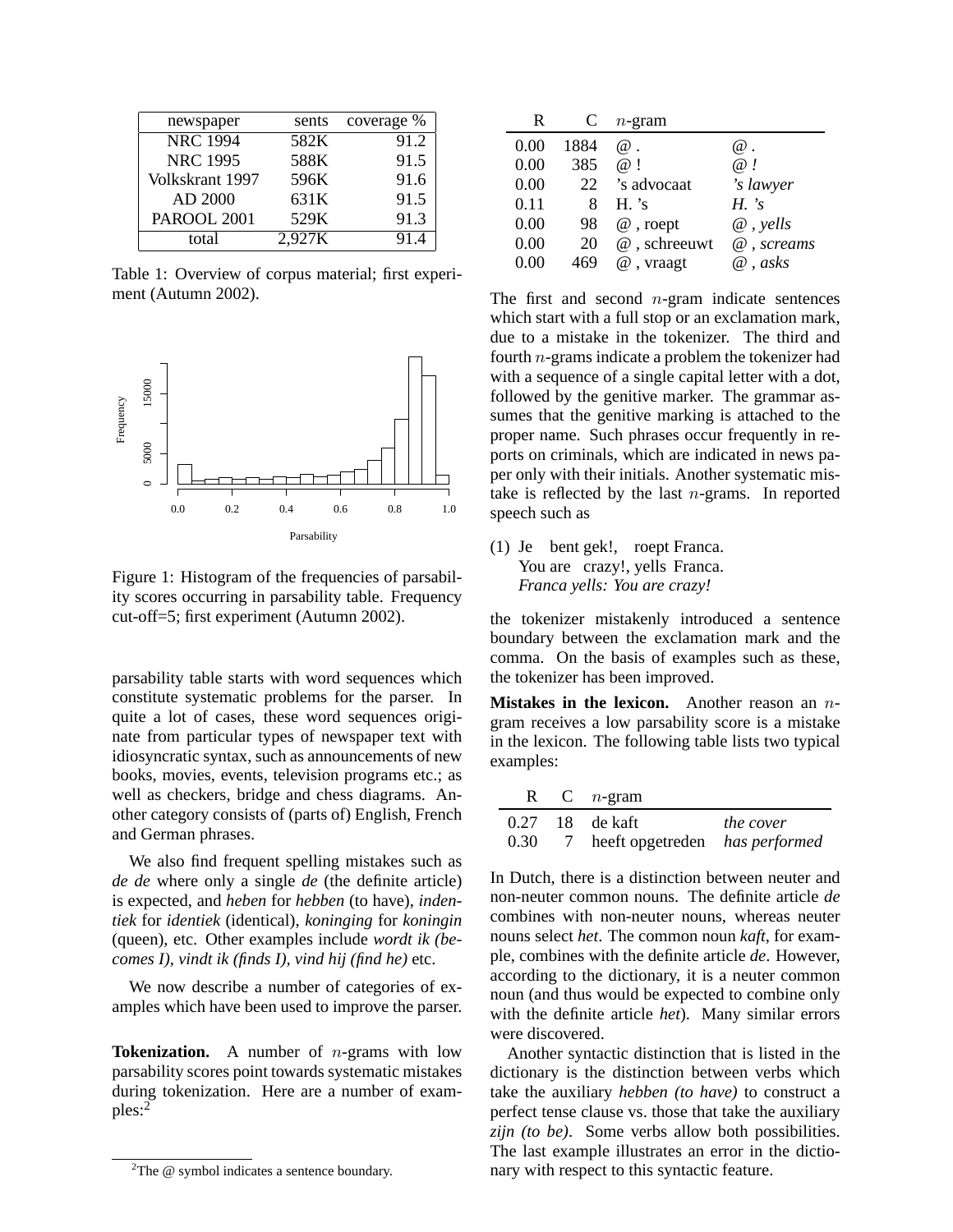**Incomplete lexical descriptions.** The majority of problems that the parsability scores indicate reflect incomplete lexical entries. A number of examples is provided in the following table:

| R      |                   | $n$ -gram      |                    |
|--------|-------------------|----------------|--------------------|
| 0.00   | 11                | begunstigden   | favoured $(N/V)$   |
| 0.23   | 10                | zich eraan dat | self there-on that |
| 0.08   | 12                | aan te klikken | on to click        |
| 0.08   | $12 \overline{)}$ | doodzonde dat  | mortal sin that    |
| 0.15   | 11                | zwarts         | black's            |
| 0.00   | 16                | dupe van       | victim of          |
| (1)(1) | 13                | het Turks.     | the Turkish        |
|        |                   |                |                    |

The word *begunstigden* is ambiguous between on the one hand the past tense of the verb *begunstigen (to favour)* and on the other hand the plural nominalization *begunstigden (beneficiaries)*. The dictionary contained only the first reading.

The sequence *zich eraan dat* illustrates a missing valency frame for verbs such as *ergeren* (to irritate). In Dutch, verbs which take a prepositional complement sometimes also allow the object of the prepositional complement to be realized by a subordinate (finite or infinite) clause. In that case, the prepositional complement is R-pronominalized. Examples:

- (2) a. Hij ergert He is-irritated self on his presence zich aan zijn aanwezigheid *He is irritated by his presence*
	- b. Hij ergert He is-irritated self there not on that ... zich er niet aan dat ... *He is not irritated by the fact that . . .*

The sequence *aan te klikken* is an example of a verb-particle combination which is not licensed in the dictionary. This is a relatively new verb which is used for *click* in the context of buttons and hyperlinks.

The sequence *doodzonde dat* illustrates a syntactic construction where a copula combines with a predicative complement and a sentential subject, if that predicative complement is of the appropriate type. This type is specified in the dictionary, but was missing in the case of *doodzonde*. Example:

(3) Het is doodzonde dat hij slaapt It is mortal-sin that he sleeps *That he is sleeping is a pity*

The word *zwarts* should have been analyzed as a genitive noun, as in (typically sentences about chess or checkers):

(4) Hij keek naar zwarts toren He looked at black's rook

whereas the dictionary only assigned the inflected adjectival reading.

The sequence *dupe van* illustrates an example of an R-pronominalization of a PP modifier. This is generally not possible, except for (quite a large) number of contexts which are determined by the verb and the object:

- (5) a. Hij is de dupe van jouw vergissing He is the victim of your mistake *He has to suffer for your mistake*
	- b. Hij is daar nu de dupe van He is there now the victim of *He has to suffer for it*

The word *Turks* can be both an adjective (*Turkish*) or a noun *the Turkish language*. The dictionary contained only the first reading.

Very many other examples of incomplete lexical entries were found.

**Frozen expressions with idiosyncratic syntax.** Dutch has many frozen expressions and idioms with archaic inflection and/or word order which breaks the parser. Examples include:

| 0.00<br>dan schaadt het<br>then harms it<br>13  |  |
|-------------------------------------------------|--|
| 0.00<br>13<br>$@$ God be[I]<br>@ God zij        |  |
| 0.22<br>God zij<br>$God$ be[ $I$ ]<br>25        |  |
| Het zij zo<br>0.00<br>It be[I] so<br>19         |  |
| goeden huize<br>0.45<br>12<br>good house[I]     |  |
| 0.09<br>11<br>mountain[I]<br>berge              |  |
| 0.00<br>whole[I] dwelled<br>hele gedwaald<br>10 |  |
| 0.00<br>14<br>te weeg                           |  |

The sequence *dan schaadt het* is part of the idiom *Baat het niet, dan schaadt het niet* (meaning: it might be unsure whether something is helpful, but in any case it won't do any harm). The sequence *God zij* is part of a number of archaic formulas such as *God zij dank* (Thank God). In such examples, the form *zij* is the (archaic) subjunctive form of the Dutch verb *zijn* (to be). The sequence *Het zij zo* is another fixed formula (English: *So be it*), containing the same subjunctive. The phrase *van goeden huize* (*of good family*) is a frozen expression with archaic inflection. The word *berge* exhibits archaic inflection on the word *berg* (*mountain*), which only occurs in the idiomatic expression *de haren rijzen mij te berge* (*my hair rises to the mountain*) which expresses a great deal of surprise. The n-gram *hele gedwaald* only occurs in the idiom *Beter ten halve gekeerd dan ten hele gedwaald*: it is better to turn halfway, then to go all the way in the wrong direc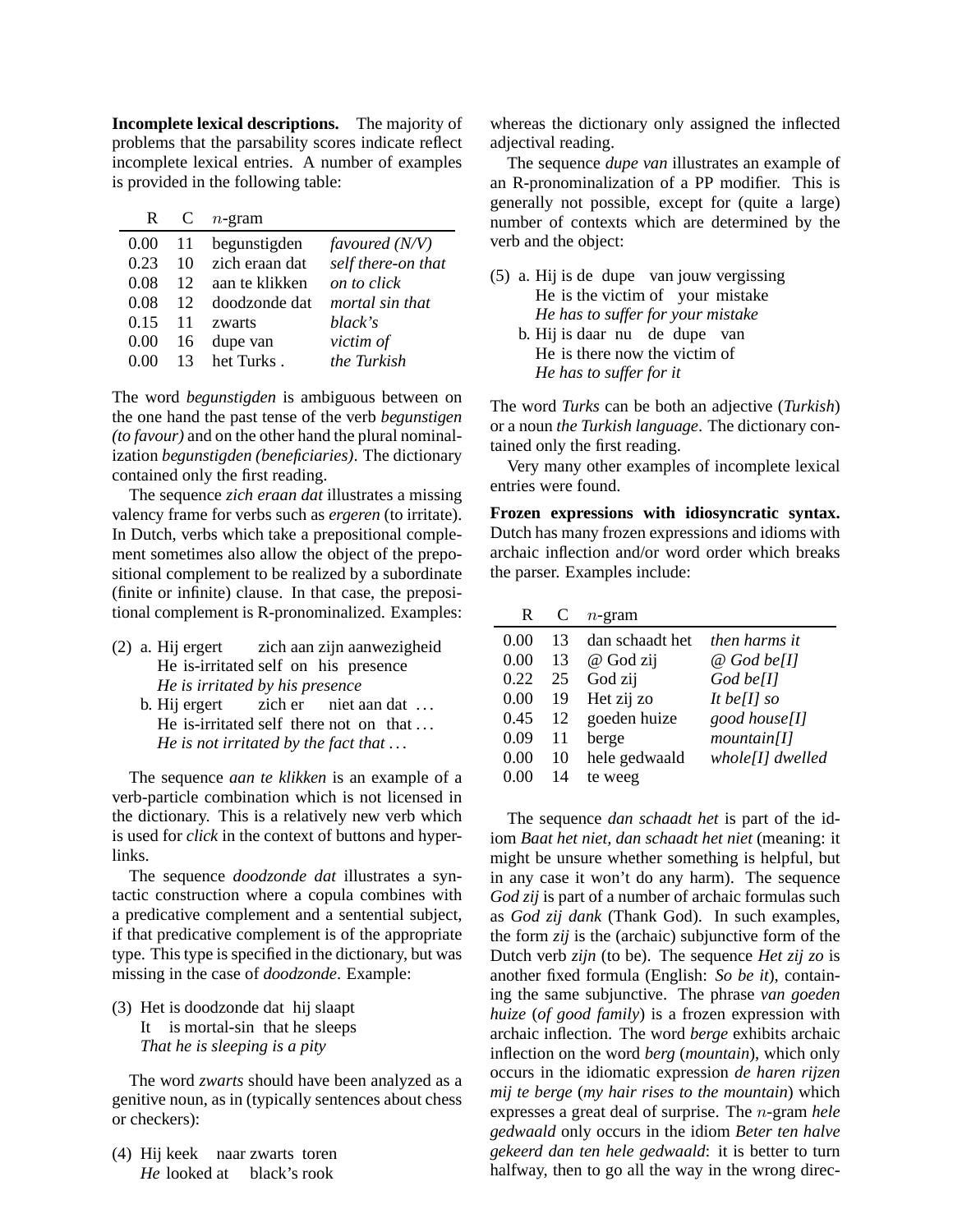tion. Many other (parts of) idiomatic expressions were found in the parsability table.

The sequence *te weeg* only occurs as part of the phrasal verb *te weeg brengen* (to cause).

**Incomplete grammatical descriptions.** Although the technique strictly operates at the level of words and word sequences, it is capable of indicating grammatical constructions that are not treated, or not properly treated, in the grammar.

|                 | R C $n$ -gram                     |                |
|-----------------|-----------------------------------|----------------|
|                 | 0.06 34 Wij Nederlanders We Dutch |                |
|                 | $0.08$ 23 Geeft niet              | Matters not    |
|                 | $0.00 \quad 15$ de alles          | the everything |
|                 | $0.10$ 17 Het laten               | The letting    |
| $0.00 \quad 10$ | tenzij.                           | unless.        |

The sequence *Wij Nederlanders* constitutes an example of a pronoun modified by means of an apposition (not allowed in the grammar) as in

(6) Wij Nederlanders eten vaak aardappels We Dutch eat often potatoes *We, the Dutch, often eat potatoes*

The sequence *Geeft niet* illustrates the syntactic phenomenon of topic-drop (not treated in the grammar): verb initial sentences in which the topic (typically the subject) is not spelled out. The sequence *de alles* occurs with present participles (used as prenominal modifiers) such as *overheersende* as in *de alles overheersende paniek* (literally: the all dominating panic, i.e., the panic that dominated everything). The grammar did not allow prenominal modifiers to select an NP complement. The sequence *Het laten* often occurs in nominalizations with multiple verbs. These were not treated in the grammar. Example:

(7) Het laten zien van problemen The letting see of problems *Showing problems*

The word sequence *tenzij .* is due to sentences in which a subordinate coordinator occurs without a complement clause:

(8) Gij zult niet doden, tenzij. Thou shallt not kill, unless.

A large number of  $n$ -grams also indicate elliptical structures, not treated in that version of the grammar. Another fairly large source of errors are irregular named entities (*Gil y Gil, Osama bin Laden . . .*).

| newspaper       | # sentences | coverage % |
|-----------------|-------------|------------|
| <b>NRC</b> 1994 | 552,833     | 95.0       |
| Volkskrant 1997 | 569,314     | 95,2       |
| AD 2000         | 662,380     | 95,7       |
| Trouw 1999      | 406,339     | 95,5       |
| Volkskrant 2001 | 782,645     | 95,1       |

| Table 2: Overview of corpus material used for the |  |  |  |
|---------------------------------------------------|--|--|--|
| experiments; second experiment (January 2004).    |  |  |  |

### **3.2 Later experiment**

Many of the errors and omissions that were found on the basis of the parsability table have been corrected. As can be seen in table 2, the coverage obtained by the improved parser increased substantially. In this experiment, we also measured the coverage on additional sets of sentences (all sentences from the Trouw 1999 and Volkskrant 2001 newspaper, available in the TwNC corpus). The results show that coverage is similar on these unseen testsets.

Obviously, coverage only indicates how often the parser found a full parse, but it does not indicate whether that parse actually was the correct parse. For this reason, we also closely monitored the performance of the parser on the Alpino tree-bank<sup>3</sup> (van der Beek et al., 2002a), both in terms of parsing accuracy and in terms of average number of parses per sentence. The average number of parses increased, which is to be expected if the grammar and lexicon are extended. Accuracy has been steadily increasing on the Alpino tree-bank. Accuracy is defined as the proportion of correct named dependency relations of the first parse returned by Alpino.

Alpino employs a maximum entropy disambiguation component; the first parse is the most promising parse according to this statistical model. The maximum entropy disambiguation component of Alpino assigns a score  $S(x)$  to each parse x:

$$
S(x) = \sum_{i} \theta_i f_i(x) \tag{1}
$$

where  $f_i(x)$  is the frequency of a particular feature i in parse x and  $\theta_i$  is the corresponding weight of that feature. The probability of a parse  $x$  for sentence  $w$ is then defined as follows, where  $Y(w)$  are all the parses of w:

$$
p(x|w) = \frac{\exp(S(x))}{\sum_{y \in Y(w)} \exp(S(y))}
$$
 (2)

The disambiguation component is described in detail in Malouf and van Noord (2004).

<sup>3</sup>http://www.let.rug.nl/˜vannoord/trees/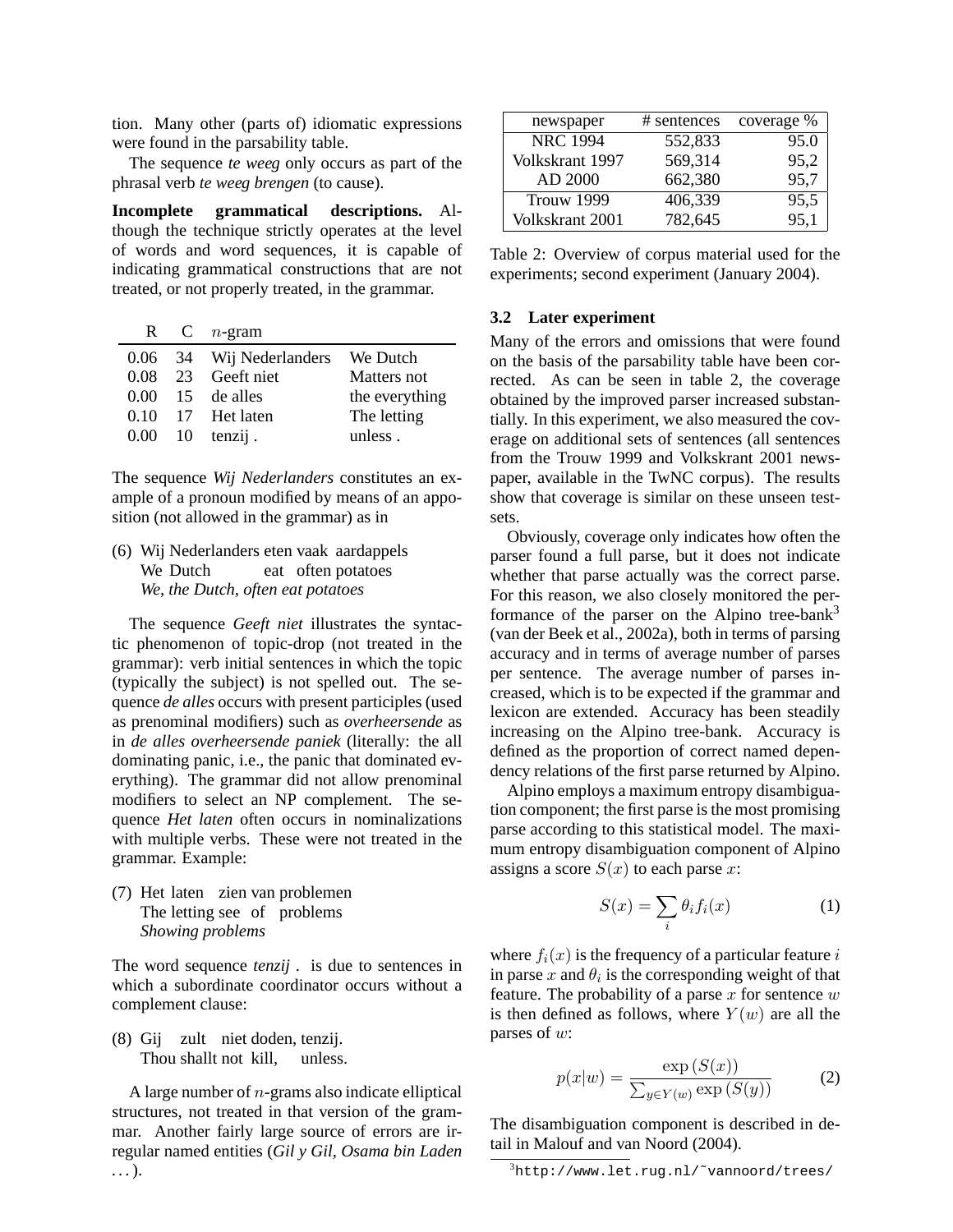

Figure 2: Development of Accuracy of the Alpino parser on the Alpino Tree-bank

Figure 2 displays the accuracy from May 2003- May 2004. During this period many of the problems described earlier were solved, but other parts of the system were improved too (in particular, the disambiguation component was improved considerably). The point of the graph is that apparently the increase in coverage has not been obtained at the cost of decreasing accuracy.

#### **4 A note on the implementation**

The most demanding part of the implementation consists of the computation of the frequency of  $n$ grams. If the corpus is large, or  $n$  increases, simple techniques break down. For example, an approach in which a hash data-structure is used to maintain the counts of each  $n$ -gram, and which increments the counts of each  $n$ -gram that is encountered, requires excessive amounts of memory for large  $n$ and/or for large corpora. On the other hand, if a more compact data-structure is used, speed becomes an issue. Church (1995) shows that *suffix arrays* can be used for efficiently computing the frequency of *n*-grams, in particular for larger *n*. If the corpus size increases, the memory required for the suffix array may become problematic. We propose a new combination of suffix arrays with perfect hash finite automata, which reduces typical memory requirements by a factor of five, in combination with a modest increase in processing efficiency.

#### **4.1 Suffix arrays**

Suffix arrays (Manber and Myers, 1990; Yamamoto and Church, 2001) are a simple, but useful datastructure for various text-processing tasks. A corpus is a sequence of characters. A suffix array  $s$  is an array consisting of all suffixes of the corpus, sorted alphabetically. For example, if the corpus is the string abba, the suffix array is  $\langle a, abba, ba, bba \rangle$ . Rather than writing out each suffix, we use integers  $i$  to refer to the suffix starting at position  $i$  in the corpus. Thus, in this case the suffix array consists of the integers  $\langle 3, 0, 2, 1 \rangle$ .

It is straightforward to compute the suffix array. For a corpus of  $k + 1$  characters, we initialize the suffix array by the integers  $0 \ldots k$ . The suffix array is sorted, using a specialized comparison routine which takes integers  $i$  and  $j$ , and alphabetically compares the strings starting at  $i$  and  $j$  in the corpus.<sup>4</sup>

Once we have the suffix array, it is simple to compute the frequency of  $n$ -grams. Suppose we are interested in the frequency of all *n*-grams for  $n = 10$ . We simply iterate over the elements of the suffix array: for each element, we print the first ten words of the corresponding suffix. This gives us all occurrences of all 10-grams in the corpus, sorted alphabetically. We now count each 10-gram, e.g. by piping the result to the Unix uniq  $-c$  command.

### **4.2 Perfect hash finite automata**

Suffix arrays can be used more efficiently to compute frequencies of  $n$ -grams for larger  $n$ , with the help of an additional data-structure, known as the *perfect hash* finite automaton (Lucchiesi and Kowaltowski, 1993; Roche, 1995; Revuz, 1991). The perfect hash automaton for an alphabetically sorted finite set of words  $w_0 \ldots w_n$  is a weighted minimal deterministic finite automaton which maps  $w_i \rightarrow i$  for each  $w_{0 \leq i \leq n}$ . We call i the *word code* of  $w_i$ . An example is given in figure 3.

Note that perfect hash automata implement an order preserving, minimal perfect hash function. The function is minimal, in the sense that  $n$  keys are mapped into the range  $0 \ldots n-1$ , and the function is order preserving, in the sense that the alphabetic order of words is reflected in the numeric order of word codes.

#### **4.3 Suffix arrays with words**

In the approach of Church (1995), the corpus is a sequence of characters (represented by integers reflecting the alphabetic order). A more spaceefficient approach takes the corpus as a sequence of words, represented by word codes reflecting the alphabetic order.

To compute frequencies of  $n$ -grams for larger  $n$ , we first compute the perfect hash finite automaton for all words which occur in the corpus,<sup>5</sup> and map

<sup>4</sup>The suffix sort algorithm of Peter M. McIlroy and M. Douglas McIlroy is used, available as http://www.cs. dartmouth.edu/˜doug/ssort.c; This algorithm is robust against long repeated substrings in the corpus.

<sup>&</sup>lt;sup>5</sup>We use an implementation by Jan Daciuk freely available from http://www.eti.pg.gda.pl/˜jandac/ fsa.html.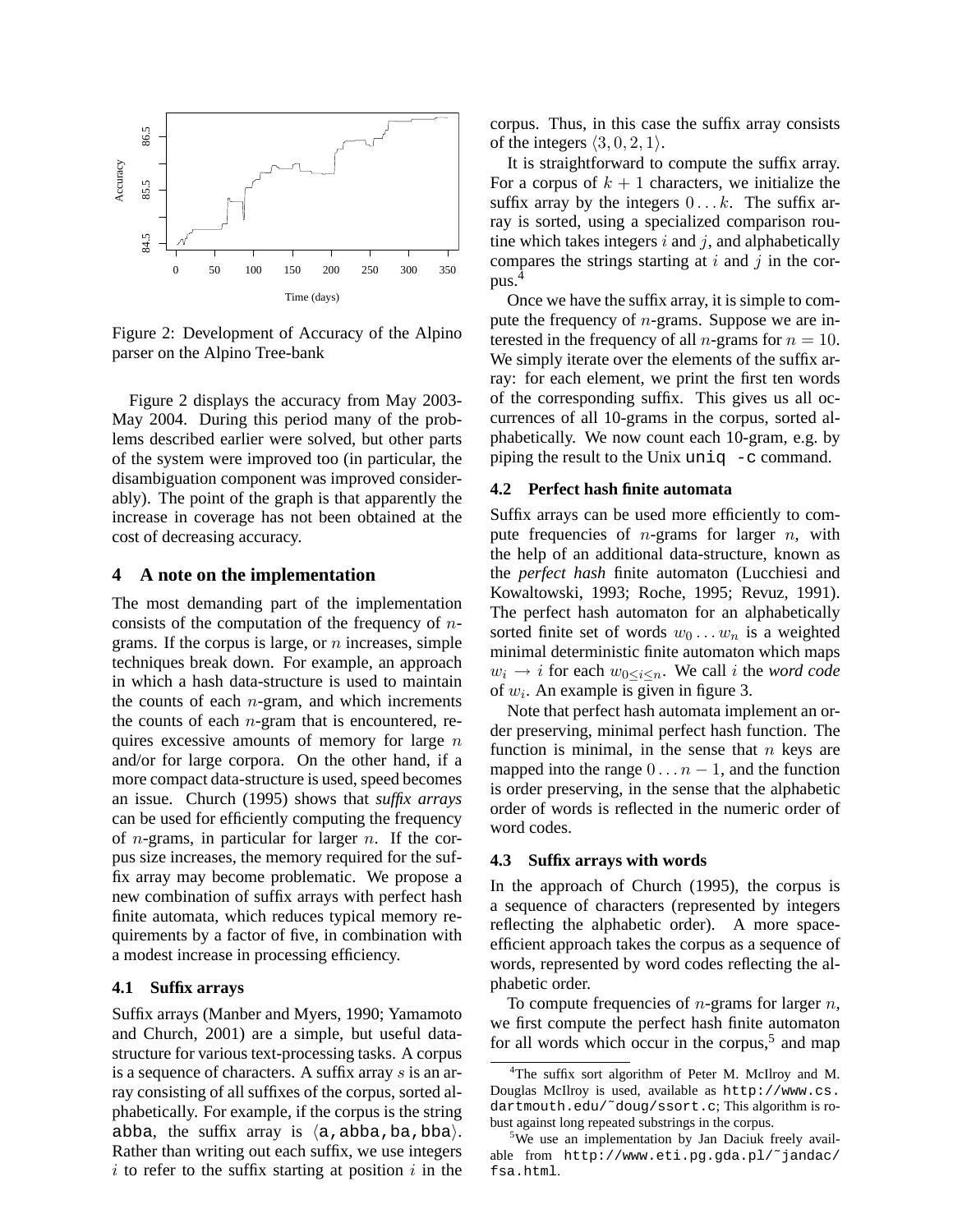

Figure 3: Example of a perfect hash finite automaton for the words *clock, dock, dog, duck, dust, rock, rocker, stock*. Summing the weights along an accepting path in the automaton yields the rank of the word in alphabetic ordering.

the corpus to a sequence of integers, by mapping each word to its word code. Suffix array construction then proceeds on the basis of word codes, rather than character codes.

This approach has several advantages. The representation of both the corpus and the suffix array is more compact. If the average word length is  $k$ , then the corresponding arrays are  $k$  times smaller (but we need some additional space for the perfect hash automaton). In Dutch, the average word length  $k$  is about 5, and we obtained space savings in that order.

If the suffix array is shorter, sorting should be faster too (but we need some additional time to compute the perfect hash automaton). In our experience, sorting is about twice as fast for word codes.

### **4.4 Computing parsability table**

To compute parsability scores, we assume there are two corpora  $c_m$  and  $c_a$ , where the first is a subcorpus of the second.  $c_m$  contains all sentences for which parsing was not successful.  $c_a$  contains all sentences overall. For both corpora, we compute the frequency of all  $n$ -grams for all  $n$ ;  $n$ -grams with a frequency below a specified frequency cutoff are ignored. Note that we need not impose an a priori maximum value for  $n$ ; since there is a frequency cut-off, for some  $n$  there simply aren't any sequences which occur more frequently than this cut-off. The two  $n$ -gram frequency files are organized in such a way that shorter  $n$ -grams precede longer n-grams.

The two frequency files are then combined as follows. Since the frequency file corresponding to  $c<sub>m</sub>$  is (much) smaller than the file corresponding to  $c_a$ , we read the first file into memory (into a hash data structure). We then iteratively read an n-gram frequency from the second file, and compute the parsability of that  $n$ -gram. In doing so, we keep track of the parsability scores assigned to previous (hence shorter)  $n$ -grams, in order to ensure that larger *n*-grams are only reported in case the parsability scores decrease. The final step consists in sorting all remaining  $n$ -grams with respect to their parsability.

To give an idea of the practicality of the approach, consider the following data for one of the experiments described above. For a corpus of 2,927,016 sentences (38,846,604 words, 209Mb), it takes about 150 seconds to construct the perfect hash automaton (mostly sorting). The automaton is about 5Mb in size, to represent 677,488 distinct words. To compute the suffix array and frequencies of all *n*-grams (cut-off=5), about 15 minutes of CPU-time are required. Maximum runtime memory requirements are about 400Mb. The result contains frequencies for  $1,641,608$  distinct ngrams. Constructing the parsability scores on the basis of the  $n$ -gram files only takes 10 seconds CPU-time, resulting in parsability scores for 64,998  $n$ -grams (since there are much fewer  $n$ -grams which actually occur in problematic sentences). The experiment was performed on a Intel Pentium III, 1266MHz machine running Linux. The software is freely available from http://www.let.rug. nl/˜vannoord/software.html.

#### **5 Discussion**

An error mining technique has been presented which is very helpful in identifying problems in hand-coded grammars and lexicons for parsing. An important ingredient of the technique consists of the computation of the frequency of  $n$ -grams of words for arbitrary values of  $n$ . It was shown how a new combination of suffix arrays and perfect hash finite automata allows an efficient implementation. A number of potential improvements can be envisioned.

In the definition of  $R(w)$ , the absolute frequency of w is ignored. Yet, if w is very frequent,  $R(w)$ is more reliable than if  $w$  is not frequent. Therefore, as an alternative, we also experimented with a set-up in which an exact binomial test is applied to compute a confidence interval for  $R(w)$ . Results can then be ordered with respect to the maximum of these confidence intervals. This procedure seemed to improve results somewhat, but is computationally much more expensive. For the first experiment described above, this alternative set-up results in a parsability table of 42K word tuples, whereas the original method produces a table of 65K word tuples.